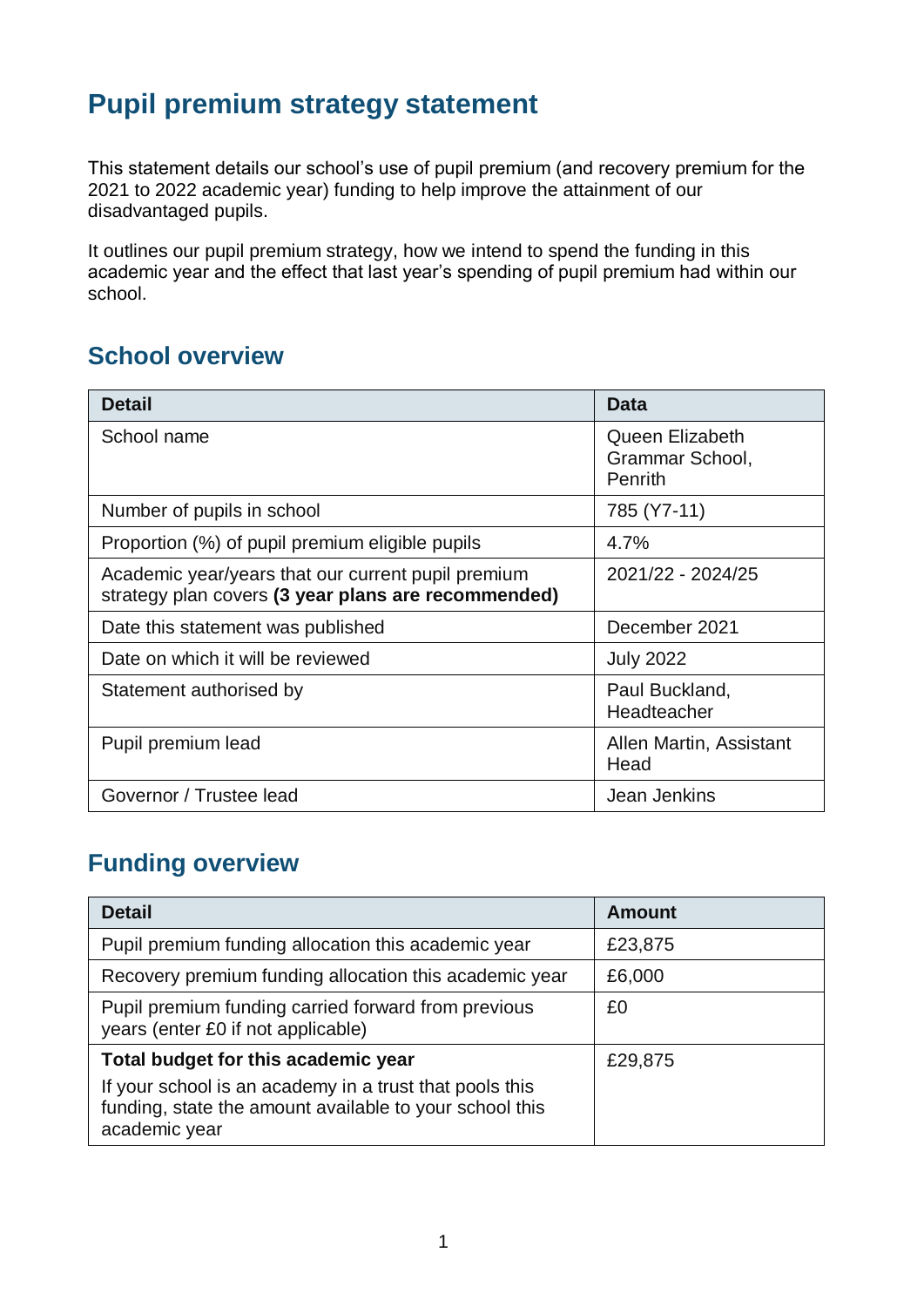# **Part A: Pupil premium strategy plan**

### **Statement of intent**

The focus of our strategy is to promote progress and well-being and to remove barriers to learning for students eligible for this funding. We nurture skills and talents and we enable children who qualify for Pupil Premium to have full access to extra-curricular activities.

Penrith is located in a sparsely populated rural area, where unemployment is low. Average wages however are also low, even though house prices and rents remain comparatively high.

Life can be very difficult for some families, who once qualified for such benefits as free school meals, but now find that the thresholds for application have risen.

Other families may find rural isolation a problem, and this will have been exacerbated by the Covid – 19 pandemic. This has also been a stressful time for those whose income is based on tourism or hospitality, and those in the healthcare and emergency services and other key workers.

It is hoped that the Pupil Premium will help children from low-income families to achieve their potential and thrive in a school that is socially inclusive.

We take a Piaget-based approach to using Pupil Premium funding, and try to address basic needs first by ensuring that children are eating regular meals and have appropriate clothing and shoes, before addressing wider issues to support inclusion and eventually academic success, creativity and self-fulfilment. Beyond that, the Pupil Premium is used to close the gap between the achievement of eligible pupils and their peers. The school will use the additional funding to address any underlying inequalities between children eligible for Pupil Premium and others. We will ensure that the additional funding reaches the pupils who need it most and that it makes a significant impact on their education and lives.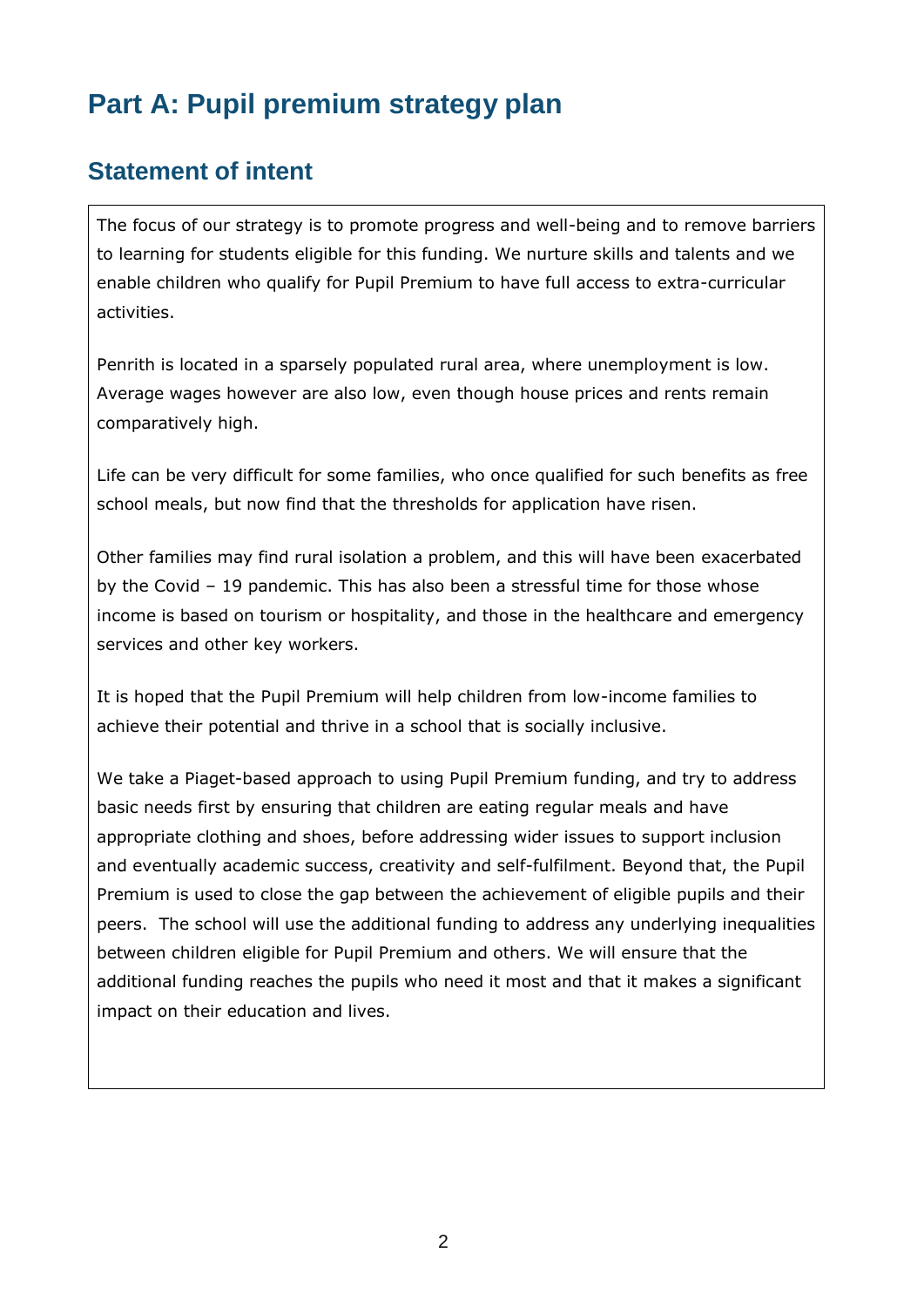## **Challenges**

This details the key challenges to achievement that we have identified among our disadvantaged pupils.

| <b>Challenge</b><br>number | <b>Detail of challenge</b>                                                                                                                                                                                                                                                                                                                                                                                                                                                                                                                                                                        |
|----------------------------|---------------------------------------------------------------------------------------------------------------------------------------------------------------------------------------------------------------------------------------------------------------------------------------------------------------------------------------------------------------------------------------------------------------------------------------------------------------------------------------------------------------------------------------------------------------------------------------------------|
| 1                          | As our pupil premium numbers are low, some staff lack awareness and<br>insight into the specific needs and issues faced by PP students.                                                                                                                                                                                                                                                                                                                                                                                                                                                           |
| $\overline{2}$             | There is the possibility of social anxiety and lack of confidence/self-<br>esteem when comparing themselves to other students in school. This<br>can also link to an increase in mental health issues in students.                                                                                                                                                                                                                                                                                                                                                                                |
| 3                          | Potential lack of access to "inside" information about careers and<br>universities that might impact adversely on motivation and aspirations,<br>they may not see aspirations for university or further study modelled in<br>the home.                                                                                                                                                                                                                                                                                                                                                            |
| 4                          | From our observations of attendance at extra-curricular activities, PP<br>students are less likely to participate than other students. This means<br>that they do not always access the breadth of opportunities that non-PP<br>students take part in. One challenge has been the accurate recording of<br>this data, but we have created a central system for collecting this<br>information moving forward.                                                                                                                                                                                     |
| 5                          | In 2021 (CAGS), the progress of PP students was 0.18, with an average<br>grade of 6.63, this compares to non-PP students with a progress value of<br>0.73 and an average grade of 6.95. There remains a significant differ-<br>ence between the outcome of the PP cohort and non-PP cohort at GCSE<br>in terms of progress, but the outcomes for PP students at QEGS remain<br>higher than the national average (0.13 in 2019) and represent a continu-<br>ing upward trend in the outcomes for PP students from 2017. (Note: This<br>data is based on the SISRA data collaboration for progress) |
|                            | The last set of actual examination data was in 2019. This data showed<br>the progress of PP students was -0.21 with an average grade of 5.49.<br>This compares to non-PP students with a progress value 0.32 and aver-<br>age grade of 6.46. It is important to note that this is a small data set, with<br>only 8 students in the group. One student who had additional issues out-<br>side of school significantly skewed the data.                                                                                                                                                             |
| 6                          | Disruption to the education of PP students caused by Covid-19 and the<br>resulting periods of absence from school may have had a more<br>significant impact for PP students compared to other students who may<br>have had more access to support while at home.                                                                                                                                                                                                                                                                                                                                  |
| 7                          | Technological and financial constraints that potentially hold back PP<br>students from fully accessing learning in general and remote learning in<br>the current situation.                                                                                                                                                                                                                                                                                                                                                                                                                       |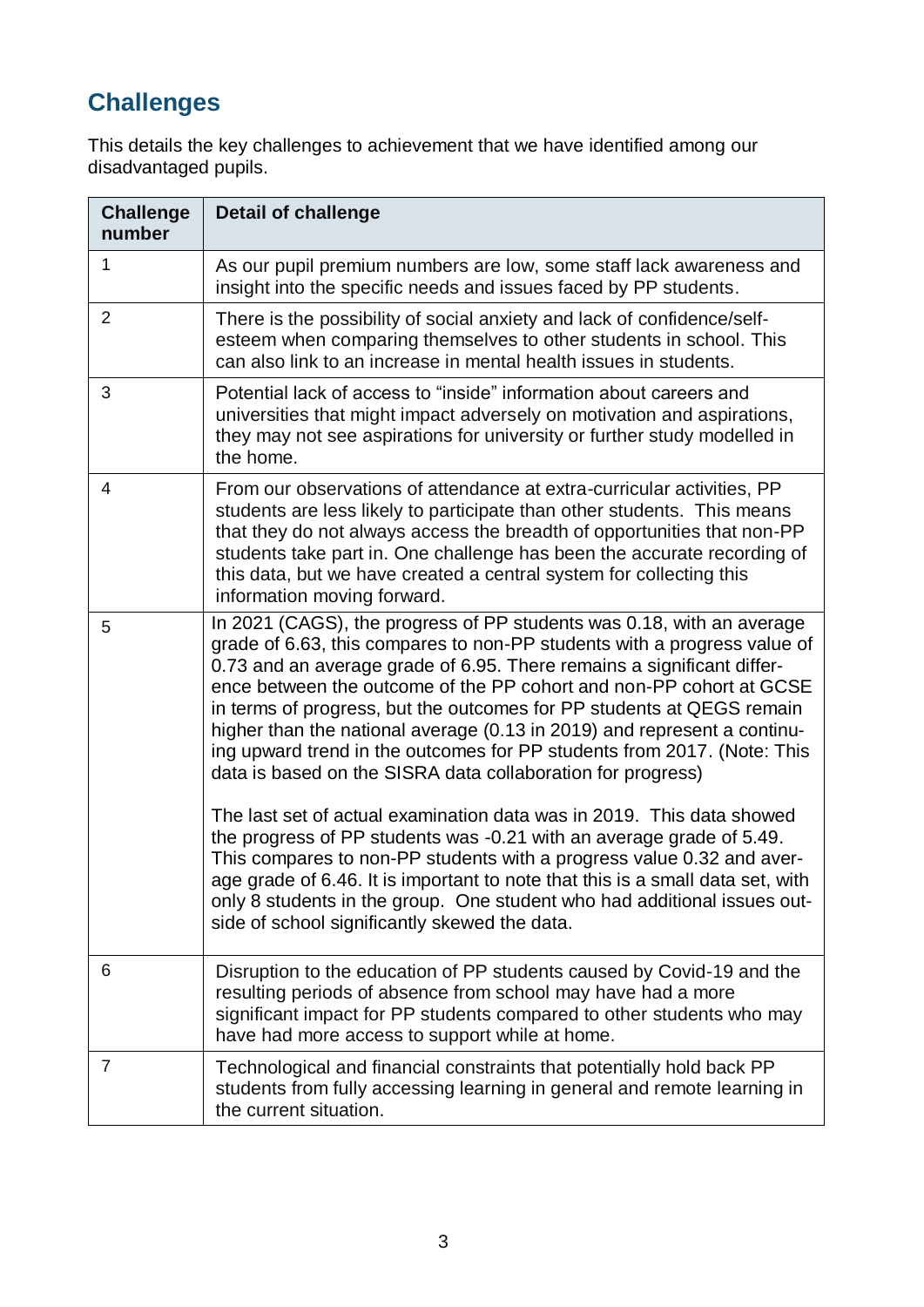### **Intended outcomes**

This explains the outcomes we are aiming for **by the end of our current strategy plan**, and how we will measure whether they have been achieved.

| <b>Intended outcome</b>                                                                                                                                                                                                                                                          | <b>Success criteria</b>                                                                                                                                                                                                                                                                                                                                                                                                                                                                                                                                                                        |
|----------------------------------------------------------------------------------------------------------------------------------------------------------------------------------------------------------------------------------------------------------------------------------|------------------------------------------------------------------------------------------------------------------------------------------------------------------------------------------------------------------------------------------------------------------------------------------------------------------------------------------------------------------------------------------------------------------------------------------------------------------------------------------------------------------------------------------------------------------------------------------------|
| All staff will be aware of their PP students<br>and aware of a range of strategies to<br>support them.                                                                                                                                                                           | Staff are using data on marksheets and<br>registers and applying appropriate<br>strategies for individual PP students.<br>Staff are able to discuss a range of<br>strategies that could be used.<br>By the end of 2021/22 all staff will be<br>able to identify clearly PP students (and<br>other subgroups) using register data and<br>apply strategies to support PP students.<br>We will review this at the end of each of                                                                                                                                                                  |
| PP pupils to access appropriate targeted<br>support which takes into account the<br>particular increased impacts of Covid 19<br>and the lockdown on this group                                                                                                                   | the three years.<br>Targeted support in place whereby PP<br>students from each year are<br>automatically offered academic and<br>personal development catch up classes.<br>Tracking from termly data points to show<br>that PP pupils are making good progress<br>in line with peers both in terms of<br>attainment and ATL                                                                                                                                                                                                                                                                    |
| PP pupils in KS3 develop good learning<br>habits and increased resilience to<br>uncertainty. Pupils to value education in<br>general and QEGS specifically. Strategies<br>to take into account the particular<br>increased impacts of Covid 19 and the<br>lockdown on this group | Reduction in detentions and<br>interventions from form tutors and<br>Heads of Year. Pupils make good<br>progress and have at least '2s' for<br>attitude to learning grades on reports.<br>By the end of 2024/25 PP students<br>report data and detention data are in<br>line, or less than the whole cohort. PP<br>students will be achieving the full range<br>of achievement points across Quality,<br>Extra, Grit and Service.<br>Please see Part B: Review of outcomes<br>in the previous academic year to see<br>baseline scores for attainment, attitude<br>and behaviour for last year. |
| Ensure that there is a wraparound<br>programme that builds cultural capital and<br>raises aspirations for PP Students                                                                                                                                                            | PP students will have high aspirations<br>for their future and equal access to<br>enrichment opportunities to build their<br>cultural capital.                                                                                                                                                                                                                                                                                                                                                                                                                                                 |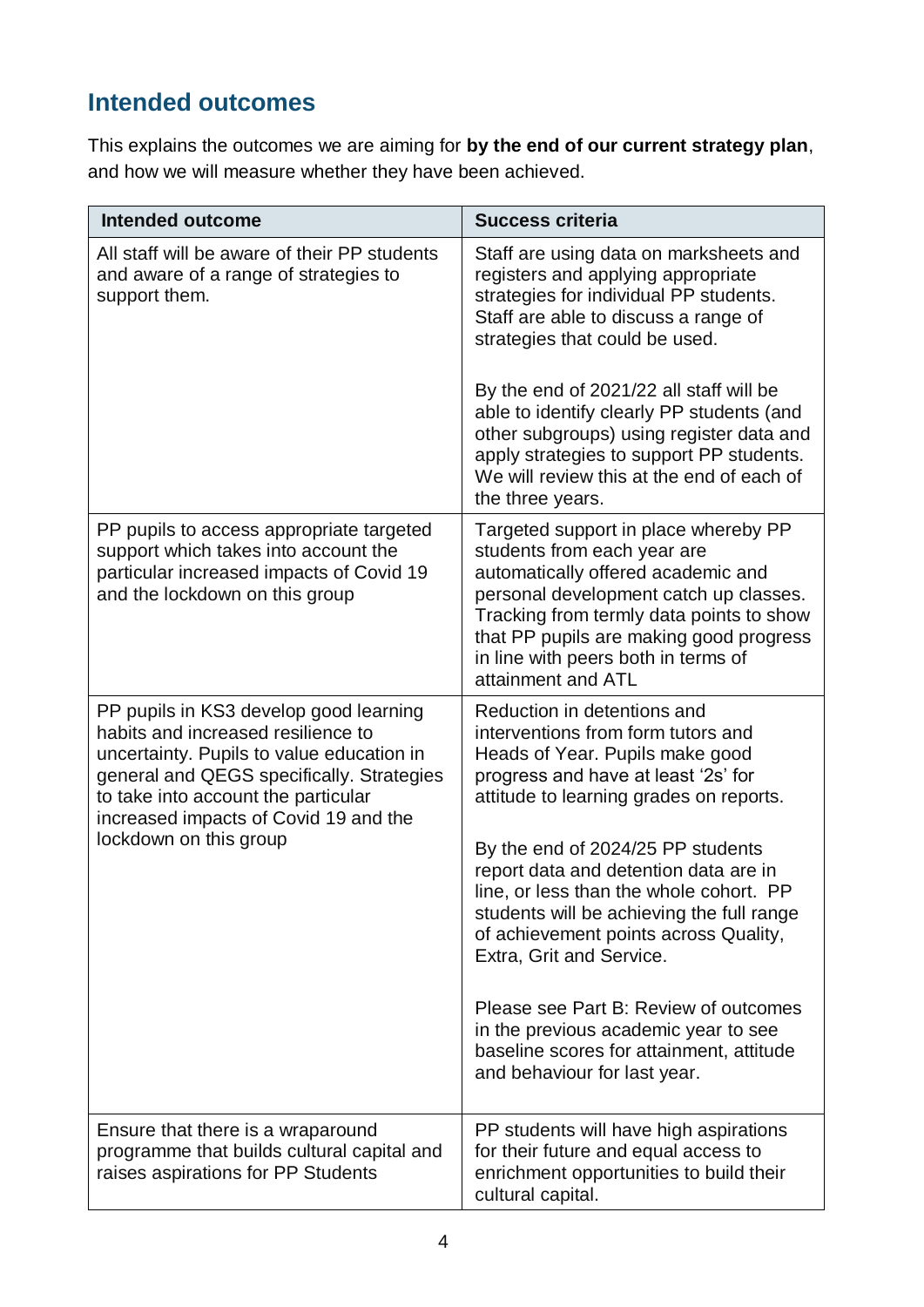|                                                                                                                                                                                                                        | By the end of 2024/25 destinations and<br>future pathways represent high<br>aspirations and are in line with the rest<br>of the cohort.                                                                                                                                 |
|------------------------------------------------------------------------------------------------------------------------------------------------------------------------------------------------------------------------|-------------------------------------------------------------------------------------------------------------------------------------------------------------------------------------------------------------------------------------------------------------------------|
| PP participate in extra-curricular activities<br>where available, have excellent<br>attendance (95%+) and a positive attitude<br>to school and the school community.                                                   | Discussions with pupils show good<br>attitude to school, cross referenced with<br>ATL scores from termly data drops.<br>Participation in clubs, music lessons,<br>performances and trips. Attendance To<br>be in line with whole school attendance<br>and at least 95%+ |
|                                                                                                                                                                                                                        | By 2024/25 attendance of PP students<br>will be at least 95%, attendance records<br>from extra-curricular activities show PP<br>students access a full range of<br>opportunities.                                                                                       |
|                                                                                                                                                                                                                        | As a baseline, attendance for last year<br>was 94.77% for whole school and<br>93.35% for Pupil Premium.                                                                                                                                                                 |
| Progress 8 score for both PP and non-PP<br>students to be the same or higher than<br>2018-19 cohort (2019-21 impacted by use<br>of CAGs)                                                                               | By 2024-25 Progress 8 score to be 0.2<br>or higher for PP students and we will<br>have reduced the gap between PP<br>students and the whole cohort.                                                                                                                     |
| All students will have access to the<br>required technology for both in class and<br>remote learning and support with how to<br>use it effectively. As the school roles out<br>iPads, all PP students will be provided | PP students are confident at using<br>technology and have access to all the<br>resources required to enhance their<br>learning and remove barriers.                                                                                                                     |
| with an iPad.                                                                                                                                                                                                          | By 2024/25 all PP students will have an<br>iPad and will be able to access<br>appropriate learning resources in school<br>and at home.                                                                                                                                  |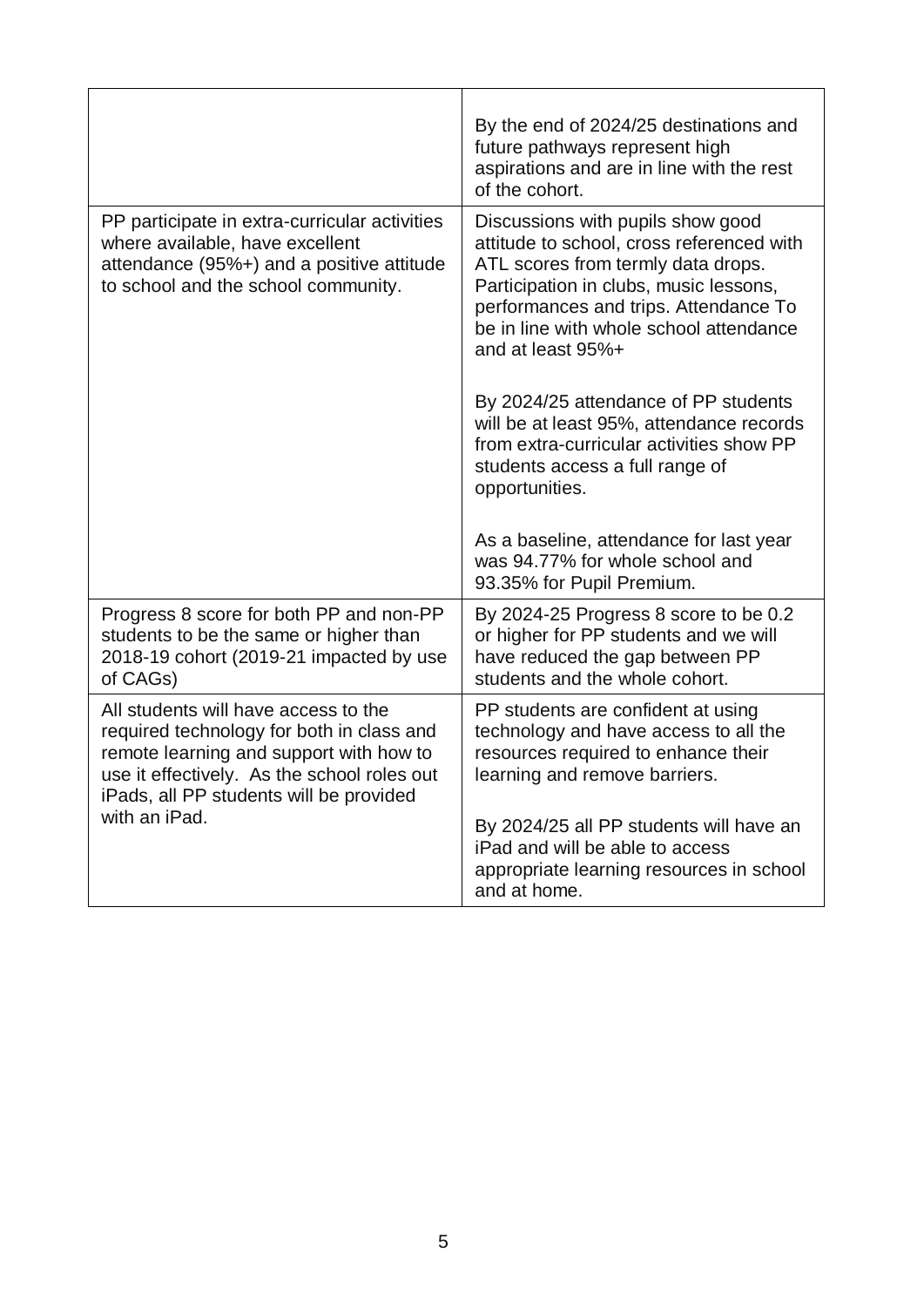# **Activity in this academic year**

This details how we intend to spend our pupil premium (and recovery premium funding) **this academic year** to address the challenges listed above.

### **Teaching (for example, CPD, recruitment and retention)**

Budgeted cost: £ *8875*

| <b>Activity</b>                                                                                                                                                                                                                                           | <b>Evidence that supports this</b><br>approach                                                                                                                                                                                                             | <b>Challenge</b><br>number(s)<br>addressed |
|-----------------------------------------------------------------------------------------------------------------------------------------------------------------------------------------------------------------------------------------------------------|------------------------------------------------------------------------------------------------------------------------------------------------------------------------------------------------------------------------------------------------------------|--------------------------------------------|
| Whole school approach<br>to teaching and learning<br>including high quality<br>CPD focussed on<br>curriculum - particularly<br>retrieval practice in<br>lessons                                                                                           | "A whole-school approach promoting<br>learning which sets high aspirations<br>for all pupils" Supporting the attain-<br>ment of disadvantaged pupils Briefing<br>for school leaders DfE November<br>2015 National Foundation for Educa-<br>tional Research | 5                                          |
| Run 6 classes in each<br>year group in English,<br>Maths and Science and<br>MFL from Year 9<br>upwards to enable<br>small group sizes                                                                                                                     | Reducing class size EEF impact +2                                                                                                                                                                                                                          | 2,5,6                                      |
| Fill knowledge gaps<br>that have developed<br>and improve revision<br>skills so that students<br>perform well in exam<br>conditions. Provide<br>small group catch up<br>sessions as appropriate<br>covering both academic<br>and personal<br>development. | Small group tuition EEF impact +4                                                                                                                                                                                                                          | 2,5,6                                      |
| Students will learn<br>about how to use<br>retrieval practice to<br>enhance their learning.                                                                                                                                                               | Meta cognition and self-regulation skills<br>EEF impact +7                                                                                                                                                                                                 | 2, 5                                       |
| Run CPD sessions with<br>staff to ensure that they<br>can access the correct<br>information about their<br>classes and know<br>which strategies to use                                                                                                    | Teaching staff about collaborative<br>learning approaches EEF Impact +5<br>Giving appropriate feedback EEF<br>impact +6                                                                                                                                    | 1,5                                        |
|                                                                                                                                                                                                                                                           | Individualised instructions EEF impact<br>$+4$                                                                                                                                                                                                             |                                            |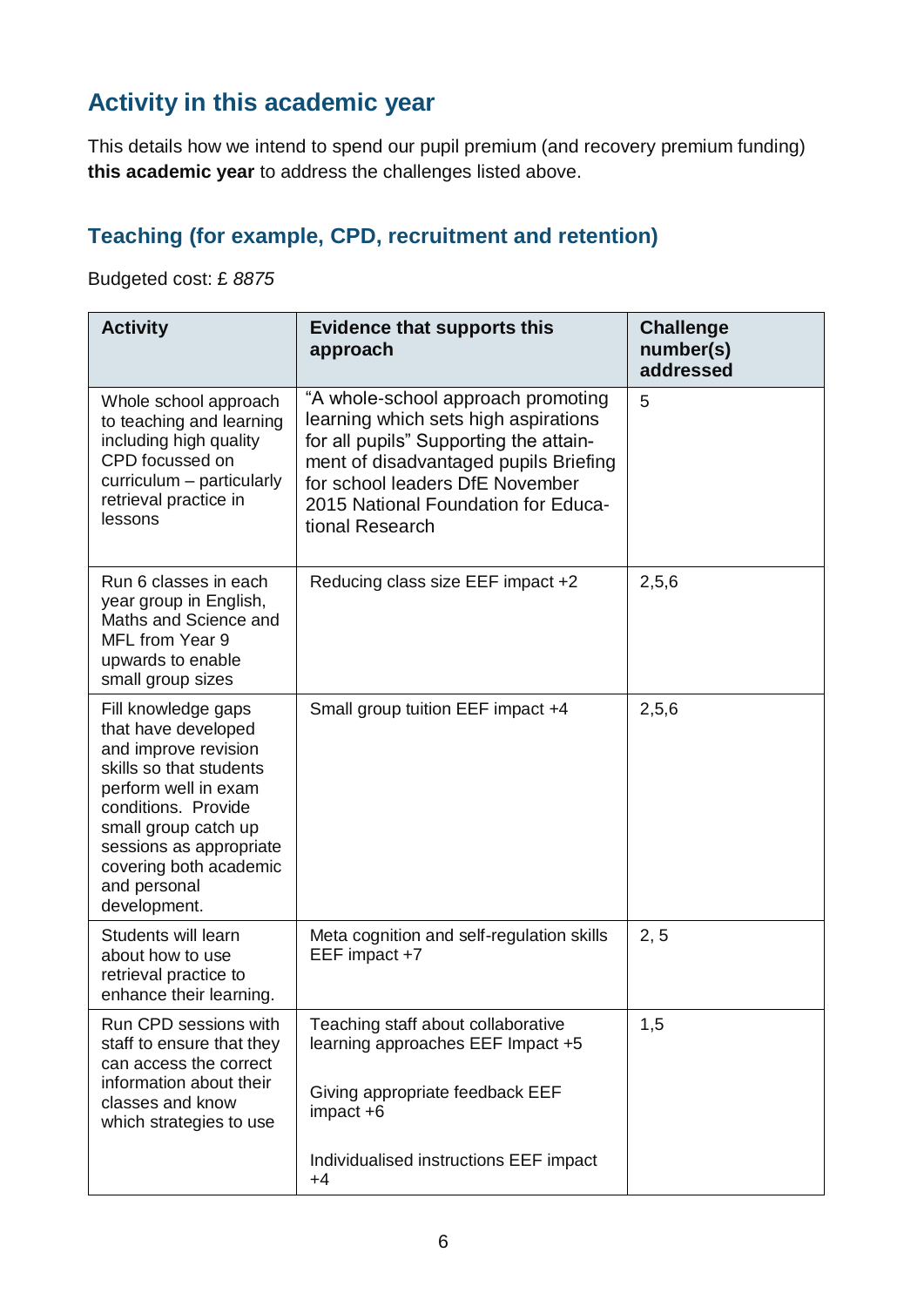| Mastery learning is<br>embedded across all<br>learning in Maths to<br>support achievement. | Mastery learning EEF impact +5 | 5 |
|--------------------------------------------------------------------------------------------|--------------------------------|---|

#### **Targeted academic support (for example, tutoring, one-to-one support structured interventions)**

Budgeted cost: £ 6000(recovery premium) + £6000

| <b>Activity</b>                                                                                                                                                                                                                               | <b>Evidence that supports this</b><br>approach                                                                                                                                                                                                                                      | <b>Challenge</b><br>number(s)<br>addressed |
|-----------------------------------------------------------------------------------------------------------------------------------------------------------------------------------------------------------------------------------------------|-------------------------------------------------------------------------------------------------------------------------------------------------------------------------------------------------------------------------------------------------------------------------------------|--------------------------------------------|
| MyTutor targeted<br>support in English,<br>Maths and Science.                                                                                                                                                                                 | EEF - Targeted academic support<br>+5 impact on EEF strategy evidence                                                                                                                                                                                                               | 5                                          |
| Run a staffed study<br>space in an ICT room to<br>support all PP students<br>Y7-11. As well as<br>access to technology,<br>staff can support them<br>to build study habits,<br>fostering a self-<br>motivated attitude and<br>growth mindset. | We have seen students struggle with a<br>lack of structure to their work, providing<br>this additional resources allows us to<br>extend school time (EEF impact +3) and<br>provide support to prepare them for<br>future learning through small group<br>tuition (EEF impact $+4$ ) | 3,5,6,7                                    |
| Building into the<br>monitoring process a<br>specific focus on PP<br>students as a group in<br>HODs data reviews,<br>HOY in weekly review<br>meeting and through<br>targeted intervention<br>following each data<br>point.                    | Where appropriate Behaviour<br>intervention EEF impact +4<br>Mentoring for individual students EEF<br>impact +2<br>Leading to parental engagement EEF<br>impact +4                                                                                                                  | 1,2,5                                      |
| 1-1 support from<br>SENDCO for those PP<br>students who are also<br>on the SEND register,<br>this will include some in<br>class teaching assistant<br>support and some out<br>of class work as<br>appropriate.                                | Use of teaching assistant interventions<br>EEF impact +4<br>1-1 support EEF impact +5                                                                                                                                                                                               | 2,5,7                                      |

### **Wider strategies (for example, related to attendance, behaviour, wellbeing)**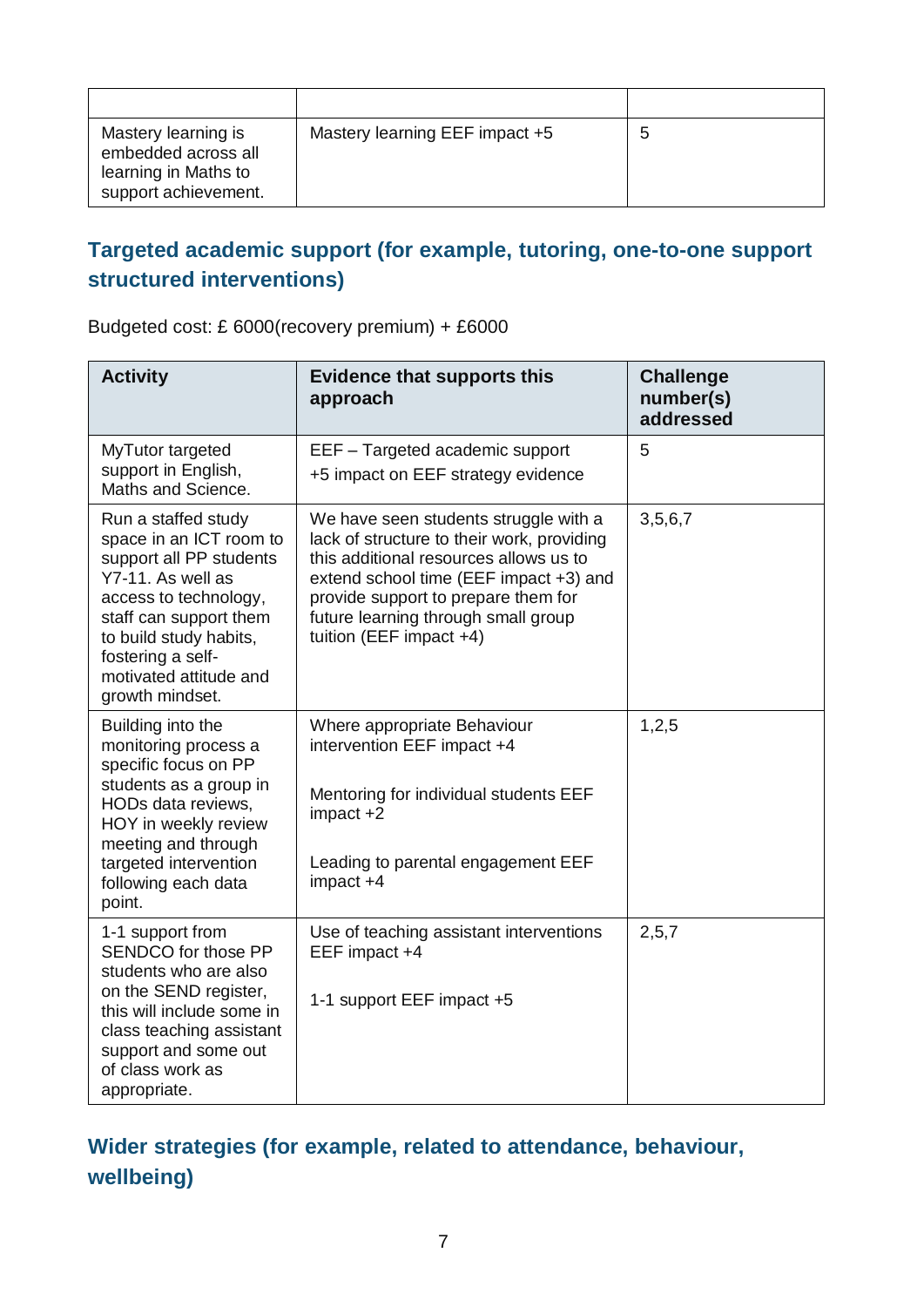### Budgeted cost: £ *9000*

| <b>Activity</b>                                                                                                                                                                                                                                                                                                              | <b>Evidence that supports this</b><br>approach                                                                                                                                                                                                                                                                               | <b>Challenge</b><br>number(s)<br>addressed |
|------------------------------------------------------------------------------------------------------------------------------------------------------------------------------------------------------------------------------------------------------------------------------------------------------------------------------|------------------------------------------------------------------------------------------------------------------------------------------------------------------------------------------------------------------------------------------------------------------------------------------------------------------------------|--------------------------------------------|
| At each data point PP<br>student participation in<br>extracurricular activities<br>is monitored through a<br>questionnaire to<br>students. This is then<br>used to focus<br>discussions with<br>students to look at<br>barriers to accessing<br>extra curricular<br>activities and how PP<br>can be used to support<br>this. | Social and emotional learning EEF<br>Impact +4<br>Physical activity EEF impact +1                                                                                                                                                                                                                                            | 2,4                                        |
| Enhanced pastoral<br>support to support<br>mental health for PP<br>students through<br>individual meetings,<br>regular check-ins and<br>wider mental health first<br>aid training among staff<br>and students.                                                                                                               | 22% of PP students are currently<br>receiving 1-1 support for mental health<br>concerns either within school, or from<br>external agencies.<br>Mental health needs have grown due to<br>COVID isolation, PP students are more<br>vulnerable to issues of isolation due to<br>lack of technology and social<br>opportunities. | $\overline{2}$                             |
| Fund music tuition, and<br>help with the cost of<br>some extra-curricular<br>activities. Encourage<br>participation on cultural<br>visits (and foreign visits<br>if available)                                                                                                                                               | Arts participation EEF impact +3<br>Social and emotional learning EEF<br>impact +4                                                                                                                                                                                                                                           | 2,3,4                                      |
| Pay for uniform, free<br>school meals, materials<br>etc that PP students<br>need to access<br>learning.                                                                                                                                                                                                                      | Removing barriers to accessing<br>learning.                                                                                                                                                                                                                                                                                  | 5                                          |
| Ensure that all PP<br>students have the<br>required technology<br>equipment to access<br>learning in school and<br>at home. As the iPad<br>scheme is rolled out PP<br>students will be<br>prioritised given an iPad<br>to support their<br>learning.                                                                         | Removing barriers to accessing<br>learning.                                                                                                                                                                                                                                                                                  | $\overline{7}$                             |
| Run a school careers<br>fair with a range of                                                                                                                                                                                                                                                                                 | Aspiration interventions EEF - unclear<br>impact                                                                                                                                                                                                                                                                             | 3                                          |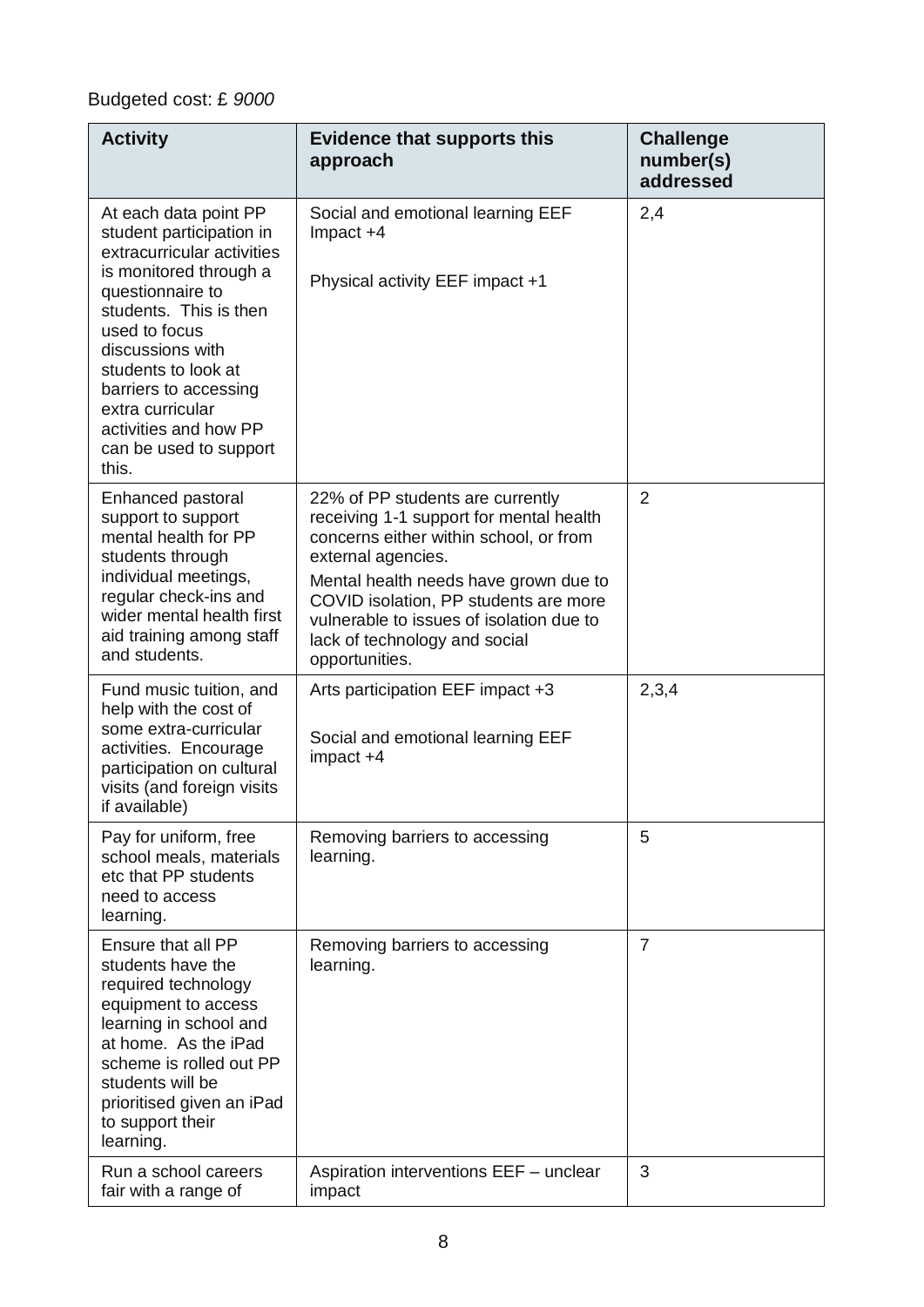| activities, where PP<br>students are prioritised<br>and supported to<br>ensure that they attend<br>to raise aspirations.<br>Work experience<br>opportunities prioritised<br>for PP students to<br>ensure that they have a<br>suitable placement.         |                                                                                                                                                                                                                                                                       |     |
|----------------------------------------------------------------------------------------------------------------------------------------------------------------------------------------------------------------------------------------------------------|-----------------------------------------------------------------------------------------------------------------------------------------------------------------------------------------------------------------------------------------------------------------------|-----|
| PP students attendance<br>monitored specifically<br>by the Attendance<br>officer. Once per half<br>term PP attendance is<br>discussed with AHT to<br>identify any priority PP<br>students who require<br>attendance plans and<br>specific interventions. | Regular attendance at school improves<br>outcomes.<br>A 10% drop in school attendance is<br>equivalent to a reduction of one grade<br>in achievement according to research<br>from the DfE. ("Link between absence<br>and attainment at KS2 and KS4" -<br>March 2016) | 5,6 |

## **Total budgeted cost: £** £29,875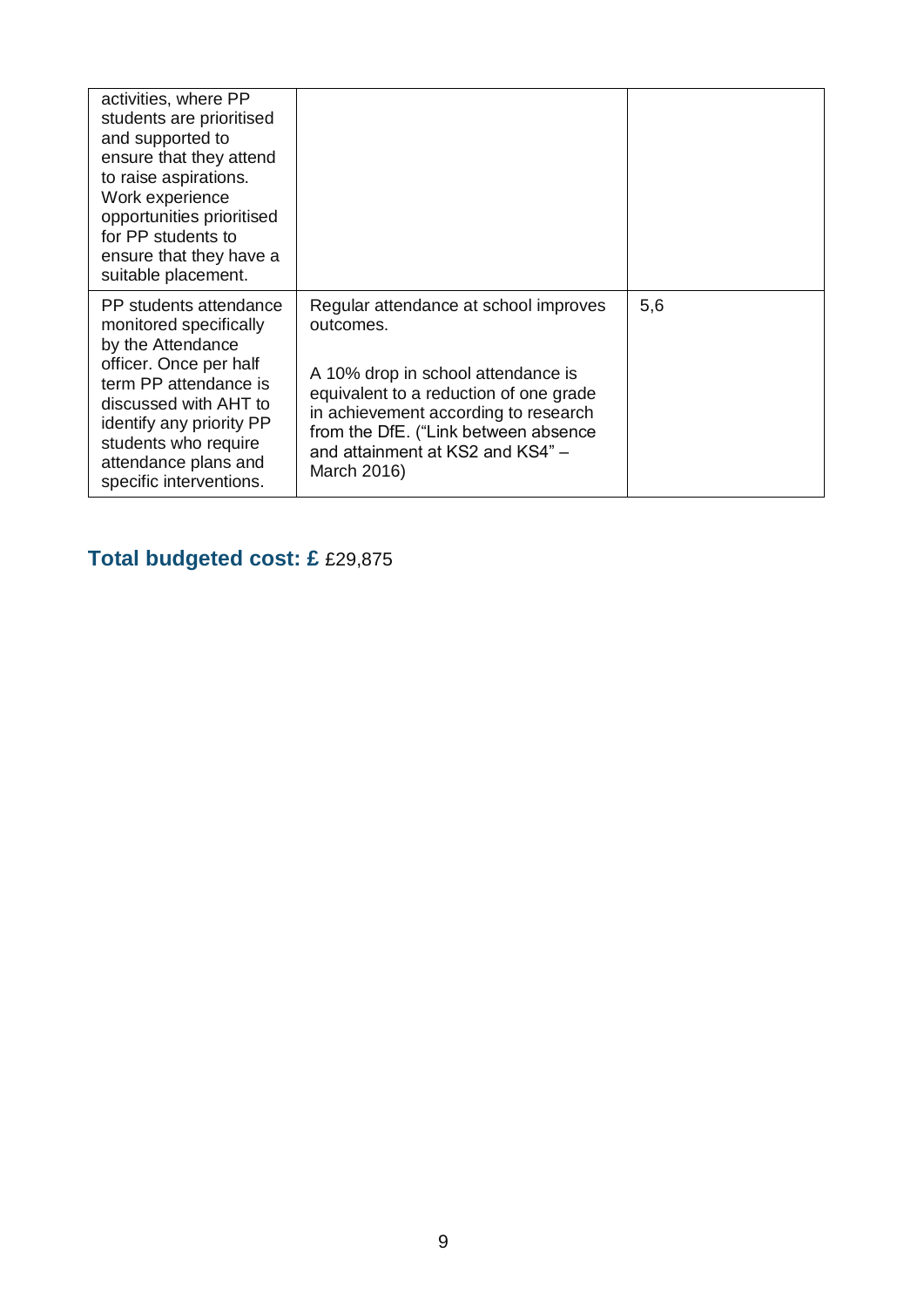# **Part B: Review of outcomes in the previous academic year**

### **Pupil premium strategy outcomes**

This details the impact that our pupil premium activity had on pupils in the 2020 to 2021 academic year.

#### *A: Progress 8 outcome:*

In 2021 (CAGS), the progress of PP students was 0.18, with an average grade of 6.63, this compares to non-PP students with a progress value of 0.73 and an average grade of 6.95. There remains a significant difference between the outcome of the PP cohort and non-PP cohort at GCSE in terms of progress, but the outcomes for PP students at QEGS remain higher than the national average (0.13 in 2019) and represent a continuing upward trend in the outcomes for PP students from 2017.

#### *B: PP Targeted support:*

Sessions were run on exam technique and resilience which PP student accessed. Intervention through MyTutor was offered to all PP students, with the majority accepting the offer, with positive feedback from the course tutors and students and parents. It had a particular focus on building confidence for some students, which had been lost during lockdown. Overall attendance of MyTutor sessions by PP students was 67%, with many students having 100% attendance

| Based on Year 7<br>$-11$       |     | % of students achieving the following marks: |     |    |                |
|--------------------------------|-----|----------------------------------------------|-----|----|----------------|
| <b>Attitude to</b><br>Learning |     | $\overline{2}$                               | 3   | 4  |                |
| Pupil Premium                  | 31% | 63%                                          | 6%  | 0% |                |
| Whole school<br>exc PP         | 36% | 58%                                          | 5%  | 1% | 36 PP Students |
| <b>Progress</b>                | A   | B                                            | C   | D  |                |
| Pupil Premium                  | 15% | 63%                                          | 19% | 3% |                |
| Whole school<br>exc PP         | 22% | 66%                                          | 10% | 2% |                |

*C: PP in K3 develop good learning habits and increased resilience:*

These figures suggest a fairly similar attitude to learning amongst KS3 and KS4 students last year. There is a more notable difference in terms of progress where PP students scored similar numbers of "B" grades, but were less likely to achieve "A" grades. Significantly more PP students also received "C" grades, meaning their attainment was slightly below what was expected. This is clearly an area for the school to continue to work on in its next 3-year strategy.